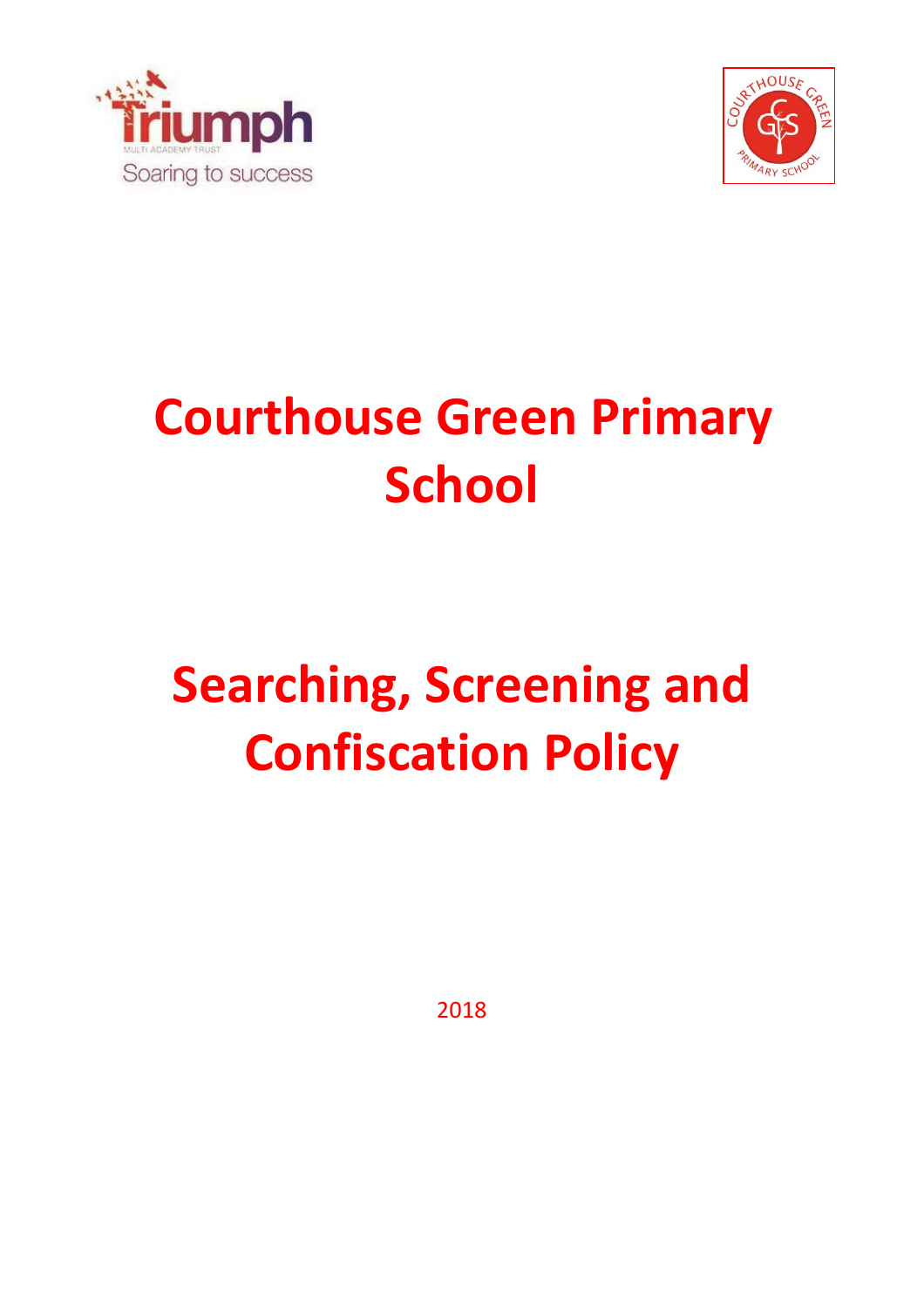## **Courthouse Green Primary School**

## **Searching, Screening and Confiscation policy**

## **Background**

This policy is based on the Department for Education advice for headteachers, school staff and governing bodies 'Searching, screening and confiscation' DfE January 2018

## **Objectives of this policy**

To outline the policy and legal powers the school has for screening and searching pupils. It also outlines the powers the school has to seize and then confiscate items found during a search.

## **Searching**

School staff can search any pupil for any item if the pupil agrees. The Headteacher, Deputy Head or other member of the Leadership Team have a statutory power to search pupils or their possessions, without consent, where they have reasonable grounds for suspecting that the pupil may have a prohibited item.

Prohibited items are:

- Knives or weapons
- Alcohol
- Illegal drugs
- Stolen items
- Tobacco and cigarette papers
- Fireworks
- Pornographic images
- Any article that the member of staff reasonably suspects has been, or is likely to be, used to commit an offence, or to cause personal injury to, or damage the property of, any person (including the pupil).
- The headteacher and authorised staff can also search for any item banned by the school rules, which has been identified as an item which may be searched for.

#### **Confiscation**

School staff can seize any prohibited item found as a result of a search. They can also seize any item, which they consider harmful or detrimental to school discipline.

#### **Searching with consent:**

- School staff can search pupils with their consent for any item
- Formal written consent is not required from the pupils (such as asking the pupils to turn out his or her pockets or if the teacher can look in a pupils' bag or locker and for the pupil to agree.
- The behaviour policy, shared with children and parents, will clearly state any items which are banned.
- If a member of staff suspects a pupil has a banned item in his/her bag and if the pupil refuses the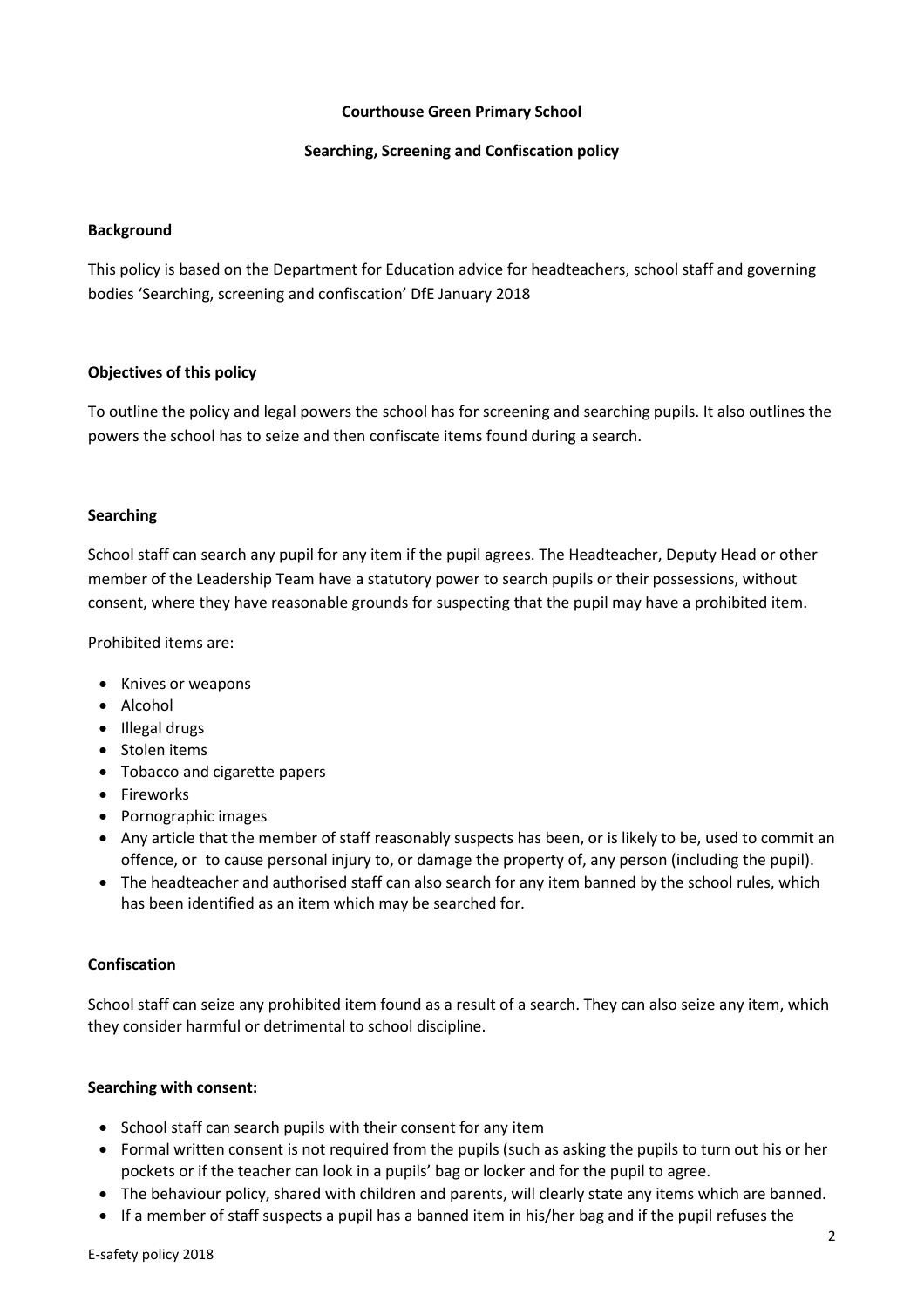search, the member of staff can apply an appropriate punishment as set out in the school's behaviour policy (level 3 insolence/ level 4 dangerous behaviour).

## **Searching without consent:**

- The headteacher or a member of staff authorised by the headteacher can search without consent of child or their parent/ carer if they have reasonable grounds for suspecting a child is in possession of an item on the prohibited list.
- A member of staff must be the same sex as the pupil being searched; and there must be a witness (also a member of staff) and, if at all possible, they should be the same sex as the pupil being searched.
- If you believe the child is at risk of serious harm if you do not search immediately then the search can be conducted on a child of the opposite sex and with or without a witness.
- Searches without consent can only be carried out on the school premises or, if elsewhere, where the member of staff has lawful control or charge of the pupils, for example on school trips in England.

## **During the search**

The law states:

- The person conducting the search may not request the pupils to remove clothing other than outer clothing
- A pupil's possessions can only be searched in the presence of the pupil and another member of staff, except where there is a risk that serious harm will be cause to a person if the search is not conducted immediately and where it is not reasonably practicable to summon another member of staff.
- It does NOT enable or allow an intimate search going further than that, which only a person with more extensive powers (e.g. police officer) can do.
- Members of staff can use such force as is reasonable given the circumstances when conducting a search for knives or weapons, alcohol, illegal drugs, stolen items, tobacco and cigarette papers, fireworks, pornographic images or articles that have been or could be used to commit an offence or cause harm. Such force cannot be used to search for items banned under the school rules.

#### **Electronic Devices**

- If it is suspected that the device has been or is likely to be used to commit an offence or cause personal injury or damage to property then data or files on the device can be examined.
- This can be done under the powers of 'without consent' search if it is reasonably suspected to be used to commit an offence or cause personal injury or damage to property.
- If inappropriate material is found on a pupil's device, the Designated Safeguarding Lead will decide whether they should delete that material, retain it as evidence (of a criminal offence or a breach of school discipline) or whether the material is of such seriousness that it requires the involvement of the police.
- Any material on the device that is suspected to be evidence relevant to an offence, or that is a pornographic image of a child or an extreme pornographic image must not be deleted and must be given to the police as soon as reasonably possible.
- The school may delete files or data if they believe there is good reason (it could cause harm, disrupt teaching or break the school rules) to do so and they are not needed to be given to the police.